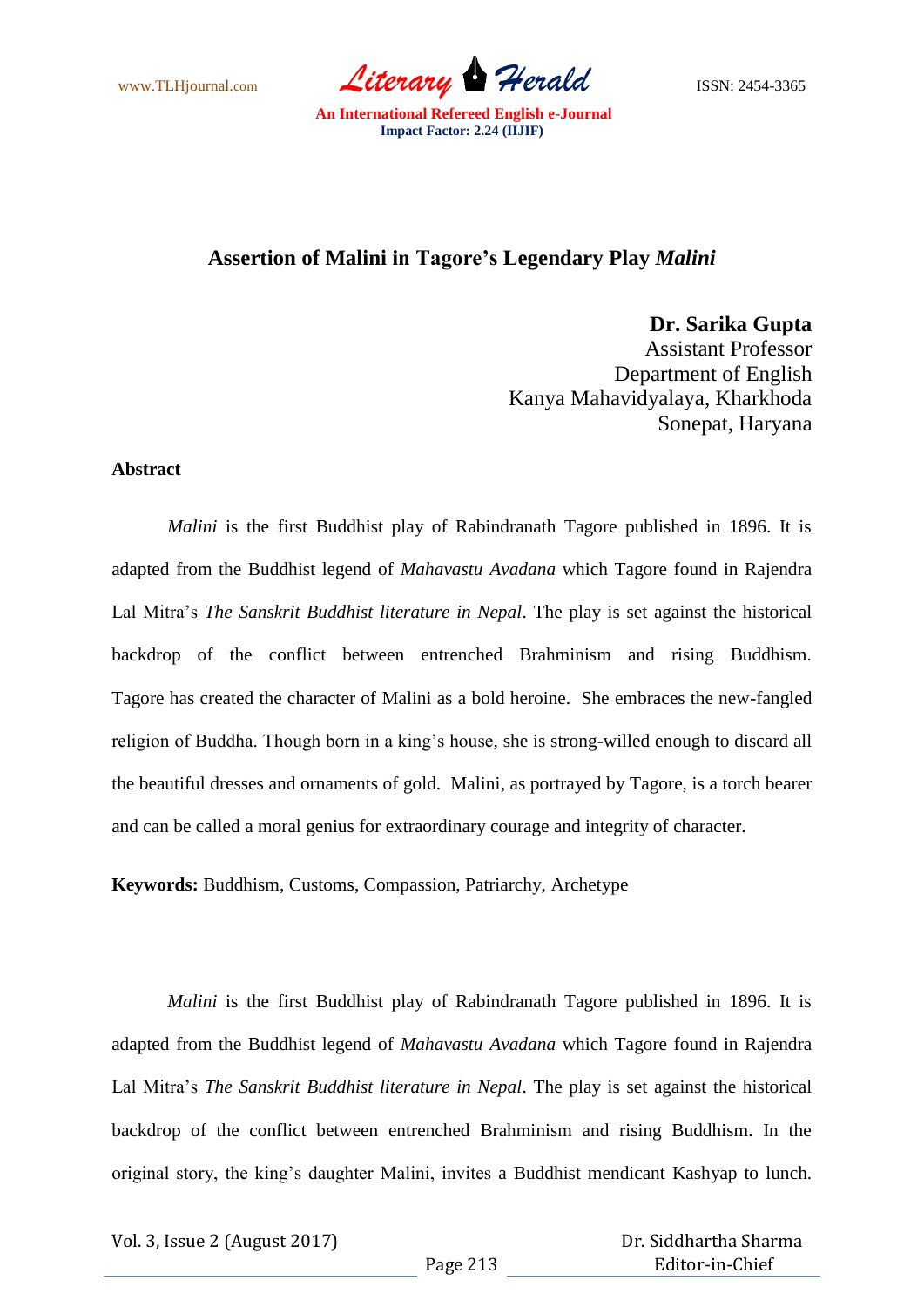www.TLHjournal.com *Literary Herald*ISSN: 2454-3365

The Brahmins are enraged to see this and ask the king to banish her. Malini begs one week"s time from her father. In the meantime all her brothers, ministers, and citizens of Varanasi were proselytised to Buddhism. The confrontation of the newly converts with the Brahmins, compels the latter to seek king"s protection. Still the Brahmins try to murder Kashyap, but they fail in their attempt. At last they themselves get destroyed.

 Tagore has created the character of Malini as a bold heroine. She embraces the new-fangled religion of Buddha. Though born in a king"s house, she is strong-willed enough to discard all the beautiful dresses and ornaments of gold. Her mother asks her: "why do you forget to put on dresses that befit your beauty and youth? Where are your ornaments? My beautiful dawn, how can you absent the touch of gold from your limbs? (45). To this Malini gives a humble reply that she can find riches in penury also. Her mother, however, assists her in her choice. She answers the king that her daughter is free to "choose her own teachers and pursue her own path" (47). When the King tells her that his people are demanding Malini"s banishment, the queen quips "are all truths confined only in their musty, old books? Let them fling away their worm-eaten creeds, and come and take their lessons from this child" and further she adds that "she is not a common girl,- she is a pure flame of fire. Some divine spirit has taken birth in her" (48). The mother has an affectionate solicitude for her daughter. When the queen does not find Malini in the palace she pleads the king to "go with your soldiers and search for her through all the town, from house to house. The citizens have stolen her. Banish them all. Empty the whole town, till they return her" (64). Tagore has delineated brave mothers who bolster up their daughters in times of need. They do not constrict to any unethical tradition but rebel against it. The mother of Prakriti in the play *Chandalika* is also a befitting example of female assertion.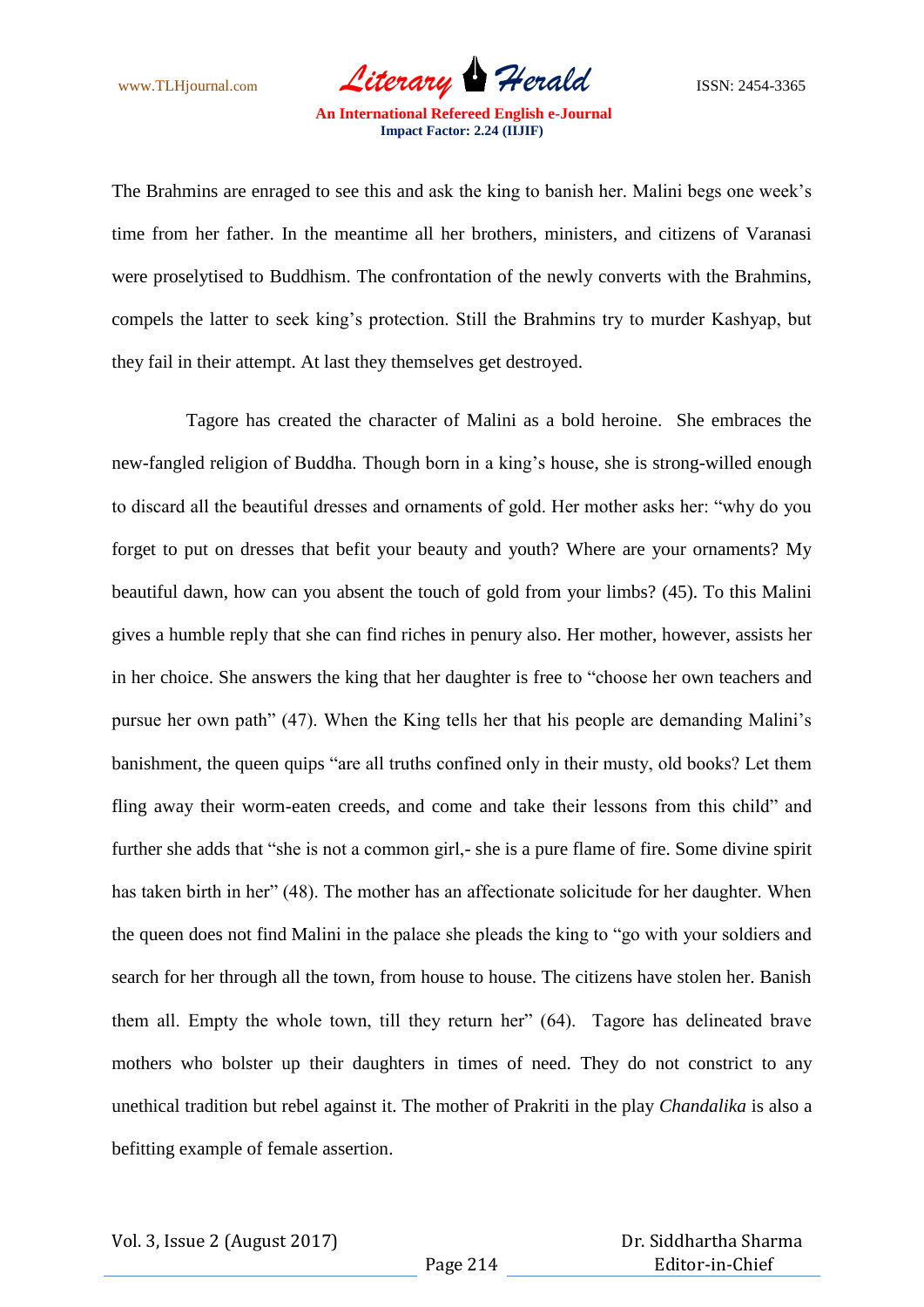www.TLHjournal.com *Literary Herald*ISSN: 2454-3365

 Malini, as portrayed by Tagore, is a torch bearer and can be called a moral genius for extraordinary courage and integrity of character. She pleads her father to banish her "like the tree that sheds its flowers unheeding. Let me go out to all men, - for the world has claimed me from the king"s hands" (49). She is ready to carry the burden of the world on her little shoulders. She has been compared by the queen with the image of light.

In Tagore's plays the monopoly of the central figure by male characters gives way to the assertive heroines. The helpless Brahmins were reciting sacred verses and praying to the goddess for coming to their rescue. At that moment Malini appears before them with her divine gentleness and purity. She has a magnetic mien, exuding peace and compassion. She has the guts and grit to own the people who assembled to disown her. To Thompson, Malini remains an unconvincing character: "He (Tagore) has drawn the lines of her figure so tenuously that her thoughts and actions are seen as if moving through a mist of dream" (27). Malini is ready to forsake all comforts of palatial abode.

Tagore"s heroines do the task of battling against age-old customs, traditions and superstitions for which they have to come out of their house. They would know full well that this is a sorrowful world, but to feel its pain they have to step out of their threshold. Like Ila of *The King and the Queen*, Malini in the play *Malini* also tells the Brahmins that she had never looked out of the window of her palace: "I was born in a King"s house, never once looking out from my window" (*Sacrifice…* 57). Tagore makes his heroines come out of the eternal confinement.

 Kemankar in *Malini* is an embodiment of patriarchal society. He is a resolute Brahmin. He urges upon the clamorous Brahmins to keep firm in their resolution of

Page 215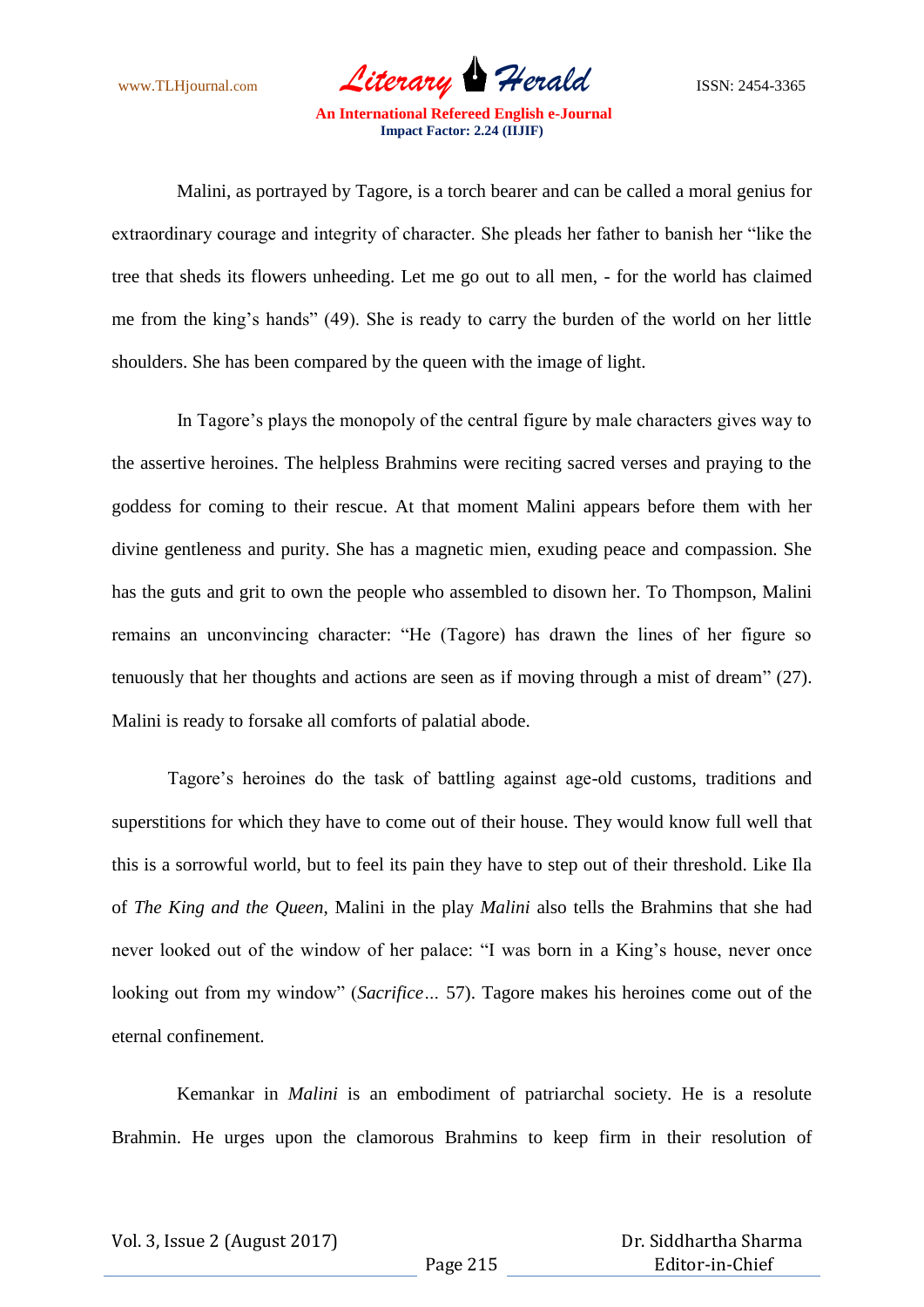www.TLHjournal.com *Literary Herald*ISSN: 2454-3365

banishment of the king"s daughter. He instigates them by adding that an enemy, when she is a woman:

> is to be dreaded more than all others. For reason is futile against her and forces are ashamed; man"s power gladly surrenders itself to her powerlessness, and she takes her shelter in the strongholds of our own hearts. (51)

Tagore shows that it is very hard to squelch patriarchy. The brahmins" tumultuous emotional exaltation cannot deflect the iron willed Kemankar. With his dour determination, he tries to explore a violent way to exterminate the new faith. Supriya, who is under the spell, wants to go with Malini but Kemankar restrains him. Kemankar is a symbol of patriarchy which does not brook any change in the old order. He forces upon Supriya the critical state of affairs when the continuance of the old order is at stake. Kemankar unfolds his plan of bringing soldiers from outside to quench this conflagration. He assures Supriya that Malini is but a dream and she cannot take the place of the highest truth: "The magic web, woven of the elusive charms of a woman, is like that,- and can it take the place of highest truth?" (61).

The king and the prince, two different faces of Patriarchy, are firmly inclined to banish Malini. The king's attitude reflects his political dilemma for he realizes that his daughter's conversion poses an apparent threat to his throne. He tells Malini: "My daughter, storm clouds are gathering over the King"s house. Go no farther along your perilous path. Pause, if only for a short time" (47). But when she does not pause, the king tells the prince that he "must decide to baish my daughter" (63).

The Brahmins now begin to acknowledge Malini as their mother. They call her a star which will lead them across the pathless sea of life. They beg her to save them from utter ruin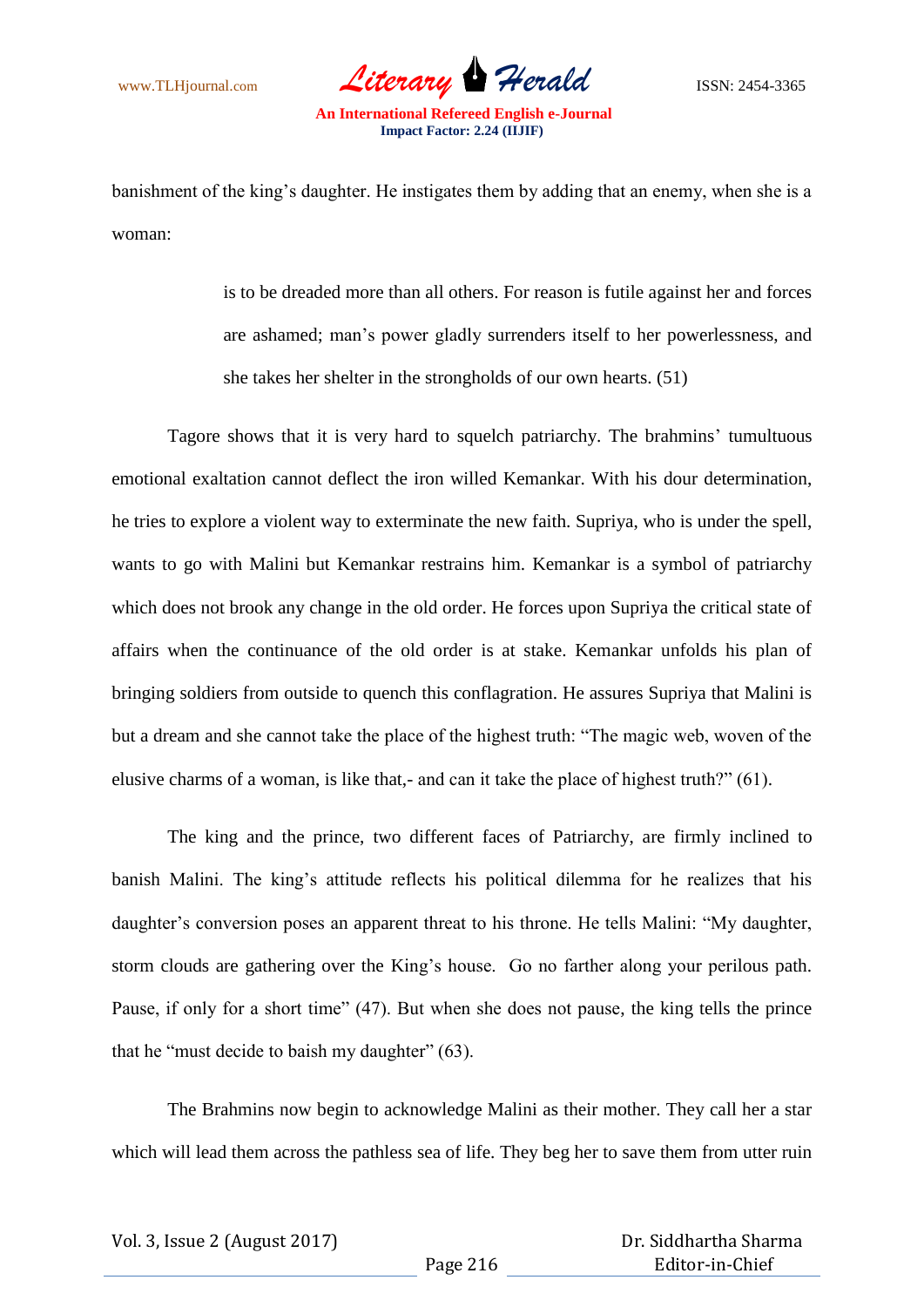www.TLHjournal.com *Literary Herald* ISSN: 2454-3365

which is threatening this world. They call her a goddess who has come down in exile from heaven. Malini in turn reassures them that she will never desert them. The Brahmins are of the view that she has carved a distinct niche in their hearts.

Malini does not behave like a girl of that time. She crosses the limits of her body as a woman. She outsteps the four walls of the house. Tagore"s heroines refuse to sit quietly in a corner. Tagore sets out to undermine the female archetype of the passive and docile woman yoked to household chores. Malini confides in her mother that she has "brought the outer world into your house. I seem to have lost the bounds of my body. I am one with the life of this world" (66). No other writer of that era could have thought of making his heroine so bold and brave. Those were the times when girls were not allowed to go out of the house. The queen also tells Malini that she has no need to go out now.

Malini's mother advises her to remain in the house as it is considered the proper place for women. In doing this she is not aware that she is unconsciously appropriating her daughter's role in patriarchal society. In phallocratic culture there is the distinction between biological sex on the one hand and socially constructed gender on the other. Says Hester Eisenstein:

> The social control of women in a 'free' society... was not carried out through a rigid authoritarian system of force. Rather it took place by means of the engineering of consent among women themselves. Instead of being openly coerced into accepting their secondary status, women were conditioned into embracing it by the process of sex-role stereotyping. From early childhood, women were trained to accept a system which divided society into male and

Page 217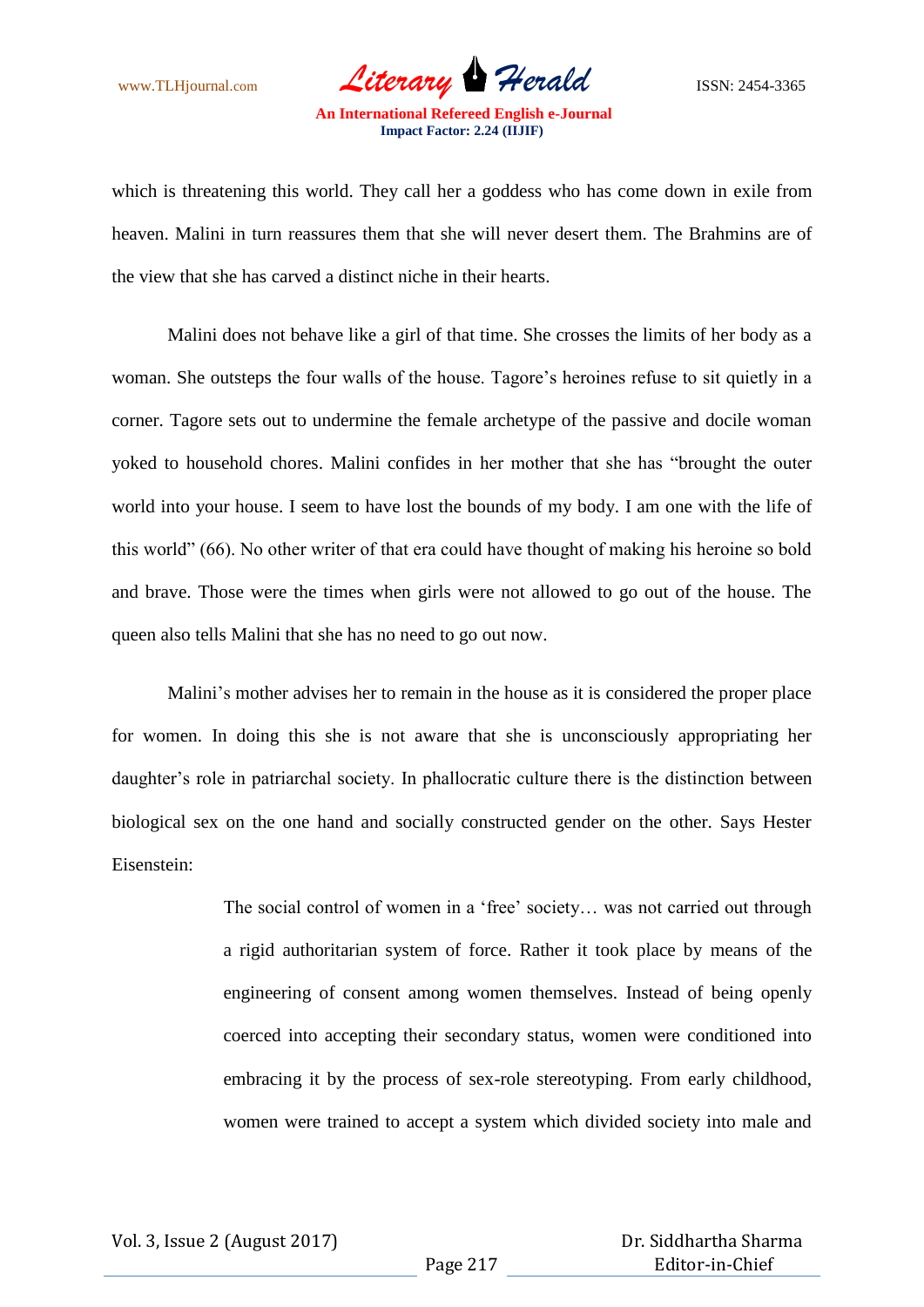www.TLHjournal.com *Literary Herald*ISSN: 2454-3365

female spheres, with appropriate roles for each and which allocated public power exclusively to the male sphere. (6)

Tagore does not portary Malini as a goddess or a deity. She is a person with flesh and blood who fights the wrongs of the world. She is completely exhausted by her new experience. She tells her mother that she is "tired. My body is trembling. So vast is this world" (*Sacrifice…* 66). Tagore"s heroines do not want themselves to be above everyone else. They only seek equality and equanimity with honour. In guiding the world, Malini seeks the help of Supriya who is more learned than her. She seeks his help:

> I do not know how to hold the helm of the great ship that I must guide. I feel I am alone, and the world is large, and ways are many, and the light from the sky comes of a sudden to vanish the next moment. You who are wise and learned, will you help me? (68)

The quality of independent thinking or ratiocination makes the woman of Tagore a class apart. Supriya tells Malini that he has shown the letter of Kemankar to the King, "in which he wrote that he was coming with a foreign army at his back, to wash away the new faith in blood, and to punish you with death" (71). At this Malini retorts that she has room enough in her house for him and his soldiers. She is fearless; she is more articulate in expressing her views than her male counterpart. As the play advances Malini becomes more human without any halo of divinity. Malini's compassion makes the play a triumph of eternal human morality. Malini comes to know from the king that the punishment for Kemankar's treason is death. She begs pardon for him and ultimately when Kemankar kills Supriya, she pleads for his forgiveness. Malini"s plea for forgiveness is juxtaposed with her father"s